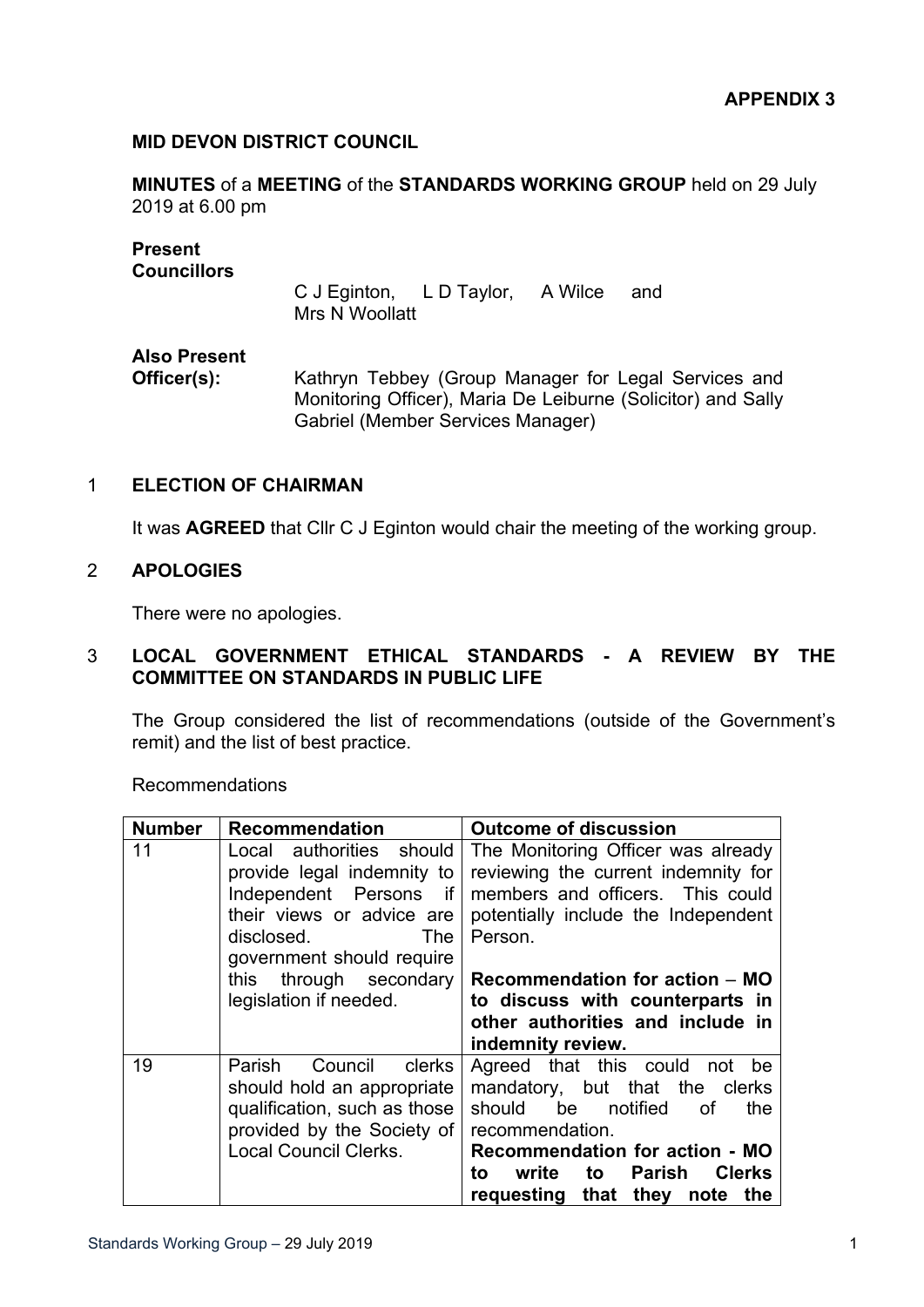|    |                                                                                                | recommendation.                                                                                                                                                    |
|----|------------------------------------------------------------------------------------------------|--------------------------------------------------------------------------------------------------------------------------------------------------------------------|
| 25 | induction training by their $\vert$ not attend all the training.<br>political groups. National | Councillors should be Formal Induction programme had<br>required to attend formal   taken place. Some members did                                                  |
|    | parties should add such a<br>requirement to their model<br>group rules                         | Recommendation for action - MO<br>and SG to identify those who may<br>need further training, although<br>responsibility also rests with the<br>members themselves. |

# Best Practice

| <b>Number</b>  | <b>Best Practice</b>                                                                                                                                                                                                                                                                                                      | <b>Outcome of discussion</b>                                                                                                                                                                                                                                                                                                                                                                                                                          |
|----------------|---------------------------------------------------------------------------------------------------------------------------------------------------------------------------------------------------------------------------------------------------------------------------------------------------------------------------|-------------------------------------------------------------------------------------------------------------------------------------------------------------------------------------------------------------------------------------------------------------------------------------------------------------------------------------------------------------------------------------------------------------------------------------------------------|
| 1              | Local<br>authorities<br>should<br>prohibitions<br>include<br>on<br>bullying and harassment in<br>codes of conduct. These<br>should include a definition<br>bullying<br>of<br>and<br>harassment, supplemented<br>with a list of examples of<br>of<br>behaviour<br>sort<br>the<br>by<br>such<br>covered<br>a<br>definition. | There is a general obligation within<br>the code with regard to bullying, but<br>there is no mention of harassment<br>nor a definition of either.<br>Recommendation for action - MO<br>to add in harassment and include<br>definitions (ordinary meanings<br>from dictionary).                                                                                                                                                                        |
| $\overline{2}$ | Councils<br>should include<br>provision in their code of<br>conduct<br>requiring<br>councillors to comply with<br>standards<br>formal<br>any<br>investigation,<br>and<br>prohibiting<br>trivial<br>or<br>malicious<br>allegations<br>by<br>councillors                                                                    | Not thought necessary. If a member<br>chooses not to participate in any<br>formal standards investigation, they<br>run the risk of not getting their views<br>across. That is a matter for them.<br>To create an additional scope for<br>breach would seem excessive and<br>not really be of benefit. Trivial and<br>malicious allegations can already be<br>rejected under the local assessment<br>criteria already in place.<br>No action required. |
| 3.             | Principal authorities should<br>review<br>their<br>code<br>of<br>conduct each year and<br>regularly seek,<br>where<br>possible, the views of the<br>public,<br>community<br>organisations<br>and<br>neighbouring authorities.                                                                                             | The code of conduct was available<br>on the website and was amended<br>when required.<br>No action required.                                                                                                                                                                                                                                                                                                                                          |
| 4.             | An authority's code should                                                                                                                                                                                                                                                                                                | The code of conduct was readily                                                                                                                                                                                                                                                                                                                                                                                                                       |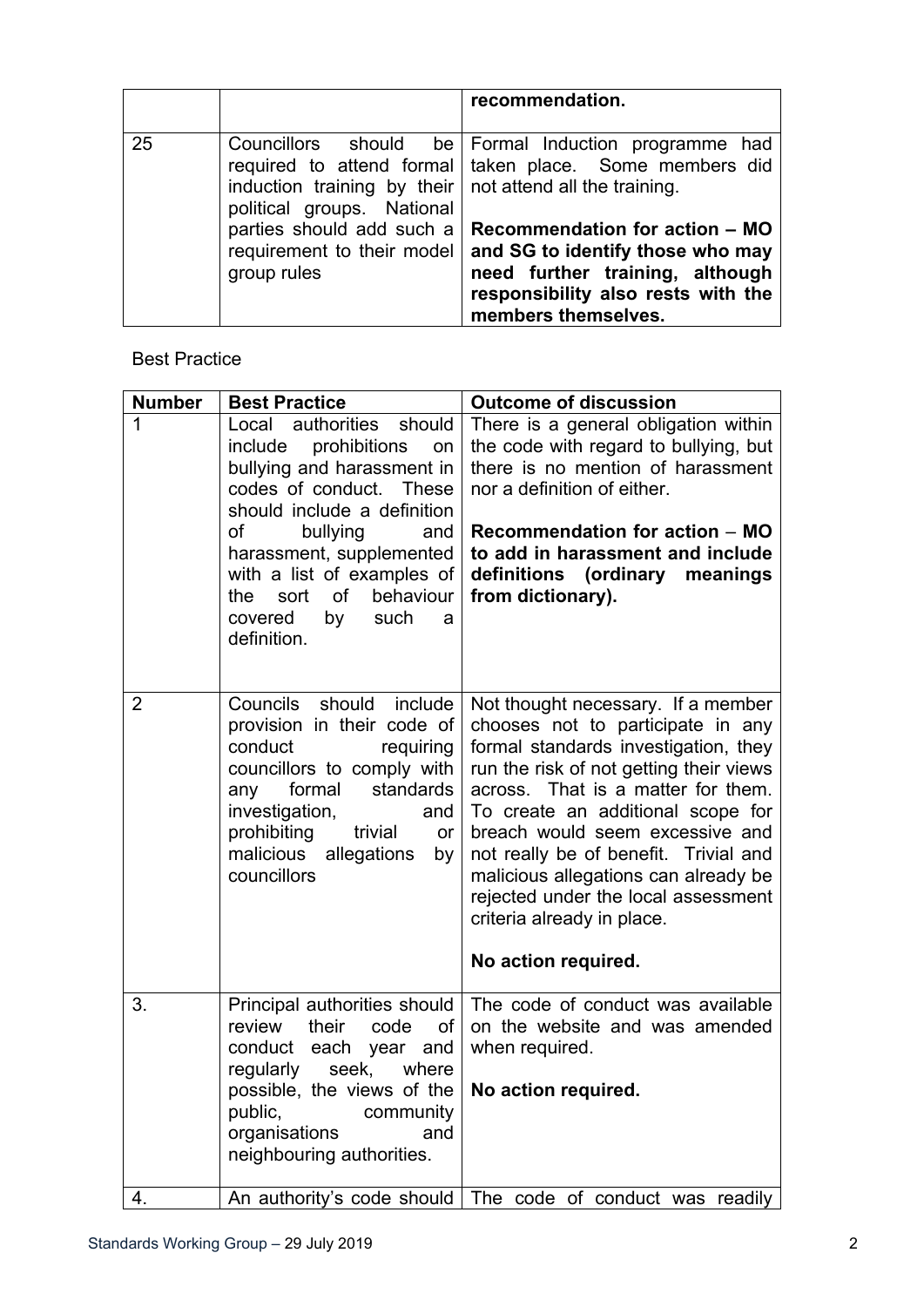|    | be readily accessible to<br>both councillors and the<br>public, in a prominent<br>position on the council's<br>website and available in<br>council premises.                                                                                                                                                   | available on the website and upon<br>request.<br>No action required                                                                                                                                                                                                                                                                                                                       |
|----|----------------------------------------------------------------------------------------------------------------------------------------------------------------------------------------------------------------------------------------------------------------------------------------------------------------|-------------------------------------------------------------------------------------------------------------------------------------------------------------------------------------------------------------------------------------------------------------------------------------------------------------------------------------------------------------------------------------------|
| 5. | Local authorities should<br>their gifts<br>update<br>and<br>hospitality register at least<br>once per quarter, and<br>publish it in an accessible<br>format such as CSV                                                                                                                                        | Acknowledged that Members could<br>either add gifts and hospitality to<br>either their ROI form or a complete<br>a separate form.<br>Register kept by Member Services.<br>Automated quarterly reminder to<br>Members discussed<br>Consideration of how to publish in<br>one format only.<br><b>Recommendation for action - MO</b><br>and SG to liaise and provide<br>advice to Members.   |
| 6. | Councils should publish a<br>clear and straightforward<br>public interest test against<br>allegations<br>which<br>are<br>filtered.                                                                                                                                                                             | Acknowledged that we already have<br>the Jurisdiction Test and the Local<br>Assessment Criteria which fulfil the<br>purpose of the public interest test.<br>No action required.                                                                                                                                                                                                           |
| 7. | Local authorities should<br>have access to at least 2<br>Independent Persons.                                                                                                                                                                                                                                  | Following a previous resignation,<br>Council has only one<br>IP,<br>the<br>although MO has agreed with other<br>to share<br>authorities<br>theirs<br>if<br>absolutely necessary. The MO had<br>already signalled intent to recruit a<br>further IP in the autumn 2019.<br>Recommendation for action - MO<br>to proceed with her proposed<br>recruitment of a further IP in the<br>autumn. |
| 8. | An IP should be consulted<br>as to whether to undertake<br>a formal investigation on<br>an allegation, and should<br>be given the option<br>to<br>review and comment<br>on<br>allegations which<br>the<br>officer<br>responsible<br>is<br>minded to dismiss as being<br>without merit vexatious or<br>trivial. | This already takes place and is set<br>out in the Council's procedures.<br>No action required                                                                                                                                                                                                                                                                                             |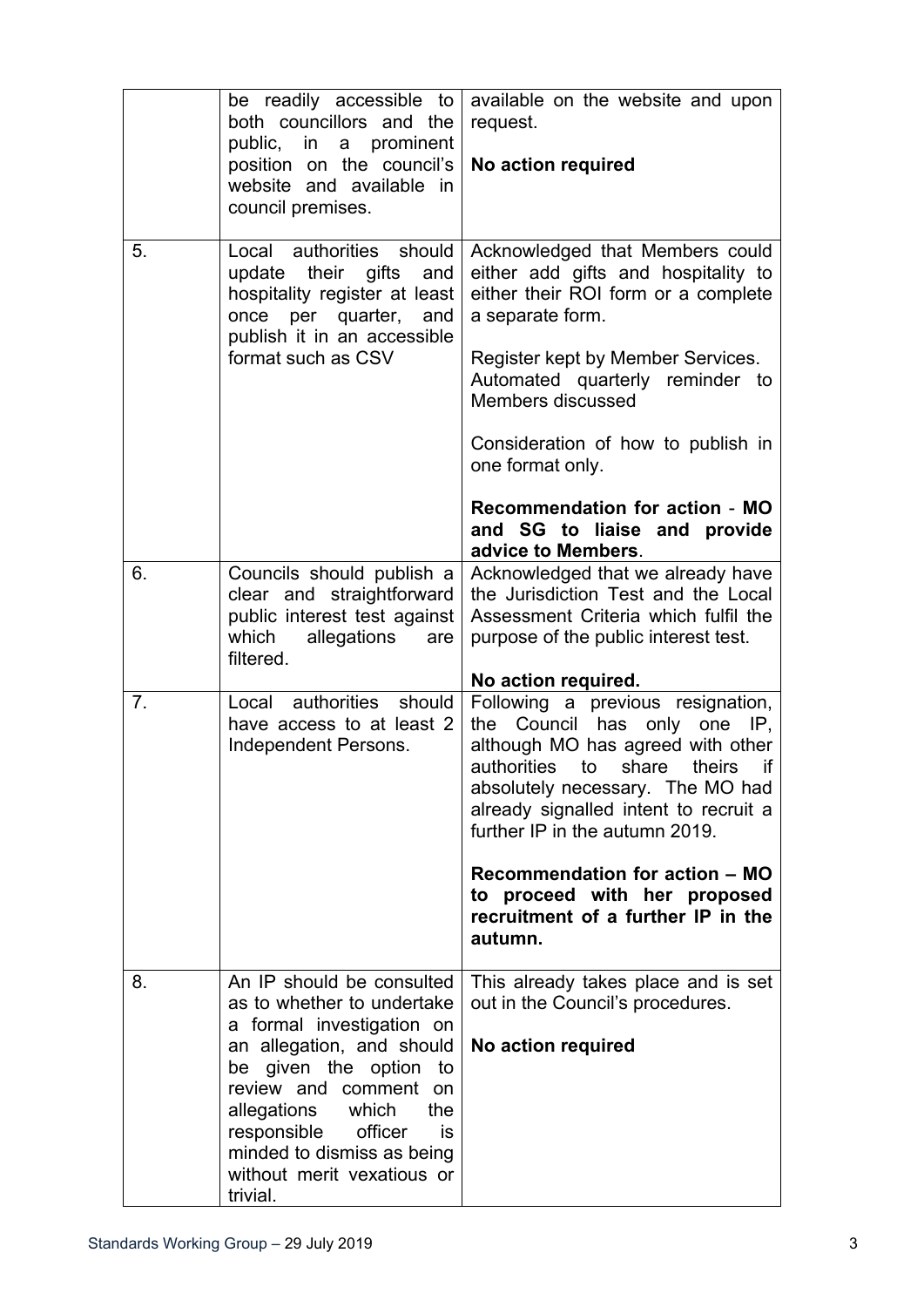| 9.  | Where a local authority<br>makes a decision on an<br>allegation of misconduct<br>following<br>formal<br>a a<br>investigation, a<br>decision<br>notice should be published<br>as soon as possible on its<br>website, including a brief<br>statement of facts,<br>the<br>provisions of the code<br>engaged<br>by<br>the<br>allegations, the view of the<br>IP, the reasoning of the<br>decision-maker and any<br>sanction applied. | The Council would publish such a<br>decision as part of its standard<br>reporting of formal meetings<br>decisions on a breach following<br>formal investigation already go to<br>the Standards Sub-Committee for a<br>hearing.<br>No action required.                                                                                                                                                                                                                       |
|-----|----------------------------------------------------------------------------------------------------------------------------------------------------------------------------------------------------------------------------------------------------------------------------------------------------------------------------------------------------------------------------------------------------------------------------------|-----------------------------------------------------------------------------------------------------------------------------------------------------------------------------------------------------------------------------------------------------------------------------------------------------------------------------------------------------------------------------------------------------------------------------------------------------------------------------|
| 10. | A local authority should<br>have straightforward and<br>accessible guidance on its<br>website on how to make a<br>complaint under the code<br>of conduct, the process for<br>handling complaints and<br>estimated timescales for<br>investigations<br>and<br>outcomes.                                                                                                                                                           | Agreed that communication was<br>key. Process states normally 30<br>days for Jurisdiction<br>test<br>and<br>normally 30 days for Local<br>criteria.<br>Other<br>Assessment<br>timescales also given if it moves to<br>formal investigation.<br>All<br>are<br>indicative.<br>Recommendation for action -<br>Standard email acknowledgement<br>a complaint will<br>outline<br>of<br>timescales<br>with<br>further<br>correspondence required should<br>there be a delay (MO). |
| 11. | standards<br>Formal<br>the<br>complaints<br>about<br>conduct of<br>parish<br>a<br>councillor towards a clerk<br>should be made by the<br>chair or by the parish<br>council as a whole rather<br>than the clerk in all but<br>exceptional circumstances                                                                                                                                                                           | Agreed that this was a matter for the<br>town and parish councils and MDDC<br>cannot insist on this. MO would not<br>reject a complaint from a Clerk<br>(rather than the Chairman) despite<br>this recommendation<br>Recommendation for action - MO<br>to draw this to the attention of the<br>parish councils.                                                                                                                                                             |
| 12  | Monitoring Officers' roles<br>include providing<br>should<br>advice,<br>support<br>and<br>management<br>0f<br>investigations<br>and<br>adjudications on alleged<br>breaches to parish councils                                                                                                                                                                                                                                   | The role of the MO was in the<br>Constitution. She felt well supported<br>by Leadership Team, but was aware<br>of current financial challenges in<br>terms of resources, so was looking<br>to manage the workload as far as<br>possible without adding to those                                                                                                                                                                                                             |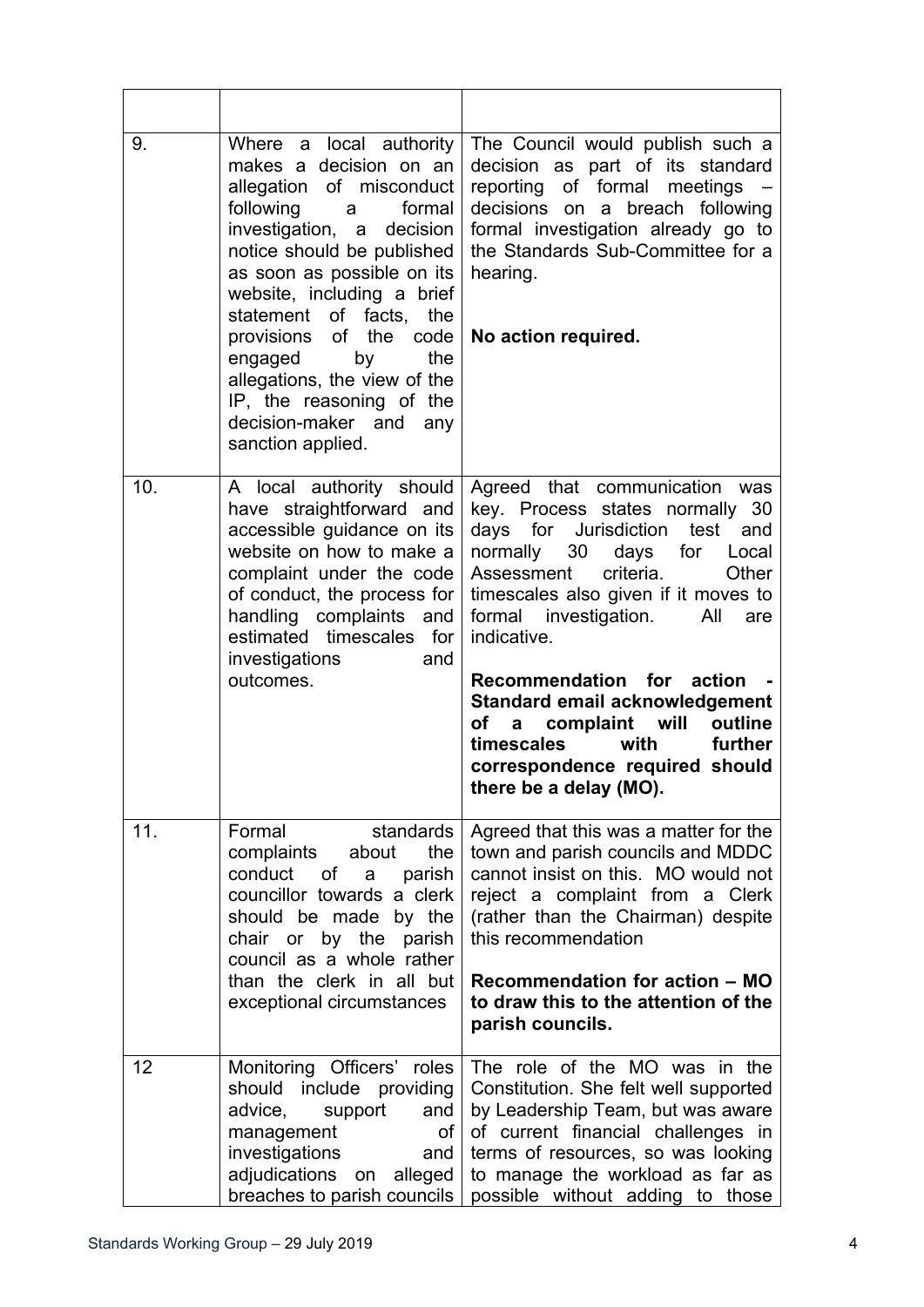|     | within the remit of the<br>principal authority. They<br>should be provided with<br>adequate<br>training,<br>corporate support and<br>resources to undertake the<br>work.                                                                                                                                                                                                                                                                     | challenges.<br>No further action required.                                                                                                                                                                                                                                                                                                                                                                                                                                                                                                             |
|-----|----------------------------------------------------------------------------------------------------------------------------------------------------------------------------------------------------------------------------------------------------------------------------------------------------------------------------------------------------------------------------------------------------------------------------------------------|--------------------------------------------------------------------------------------------------------------------------------------------------------------------------------------------------------------------------------------------------------------------------------------------------------------------------------------------------------------------------------------------------------------------------------------------------------------------------------------------------------------------------------------------------------|
| 13  | A local authority should<br>have procedures in place<br>to address any conflicts of<br>interest when undertaking<br>a standards investigation.<br>steps<br>Possible<br>should<br>include asking the MO<br>from a different authority to<br>undertake<br>the<br>investigation.                                                                                                                                                                | No formal procedure in place.<br>If there were to be a conflict of<br>interest, then another authority or<br>external investigator would<br>be<br>contacted as a matter of course.<br>No action required                                                                                                                                                                                                                                                                                                                                               |
| 14  | Councils should report on<br>separate bodies they have<br>set up or which they own<br>as part of their annual<br>governance statement, and<br>give a full picture of their<br>relationship<br>with<br>those<br>bodies. Separate bodies<br>created by local authorities<br>should abide by the Nolan<br>principle of openness, and<br>publish their<br>board<br>agendas and minutes and<br>annual<br>reports<br>in<br>an<br>accessible place. | Acknowledged that 3 Rivers was<br>considered within the<br>Annual<br>Governance Statement and by the<br>Audit Committee.<br>Consideration was given to how<br>open the company should be.<br>The<br>Committee's report acknowledged<br>the challenge of commercial and<br>confidential information,<br>this<br><b>SO</b><br>needs to be handled with<br>care<br>before any decision is made.<br>Recommendation for action - MO<br>consider<br>further<br>the<br>to<br>suggestion of publication<br><b>of</b><br>board minutes etc. and report<br>back. |
| 15. | Senior officers should meet<br>regularly with<br>political<br>group leaders or group<br>whips to discuss standards<br>issues.                                                                                                                                                                                                                                                                                                                | Agreed that the Group Leaders'<br>(collective) meetings with the Chief<br>Executive should be re-established<br>as a useful forum for raising any<br>issues.<br>Recommendation for action<br>Group Leaders to take this<br>forward, although members of the<br>working group thought it was a<br>good idea.                                                                                                                                                                                                                                            |